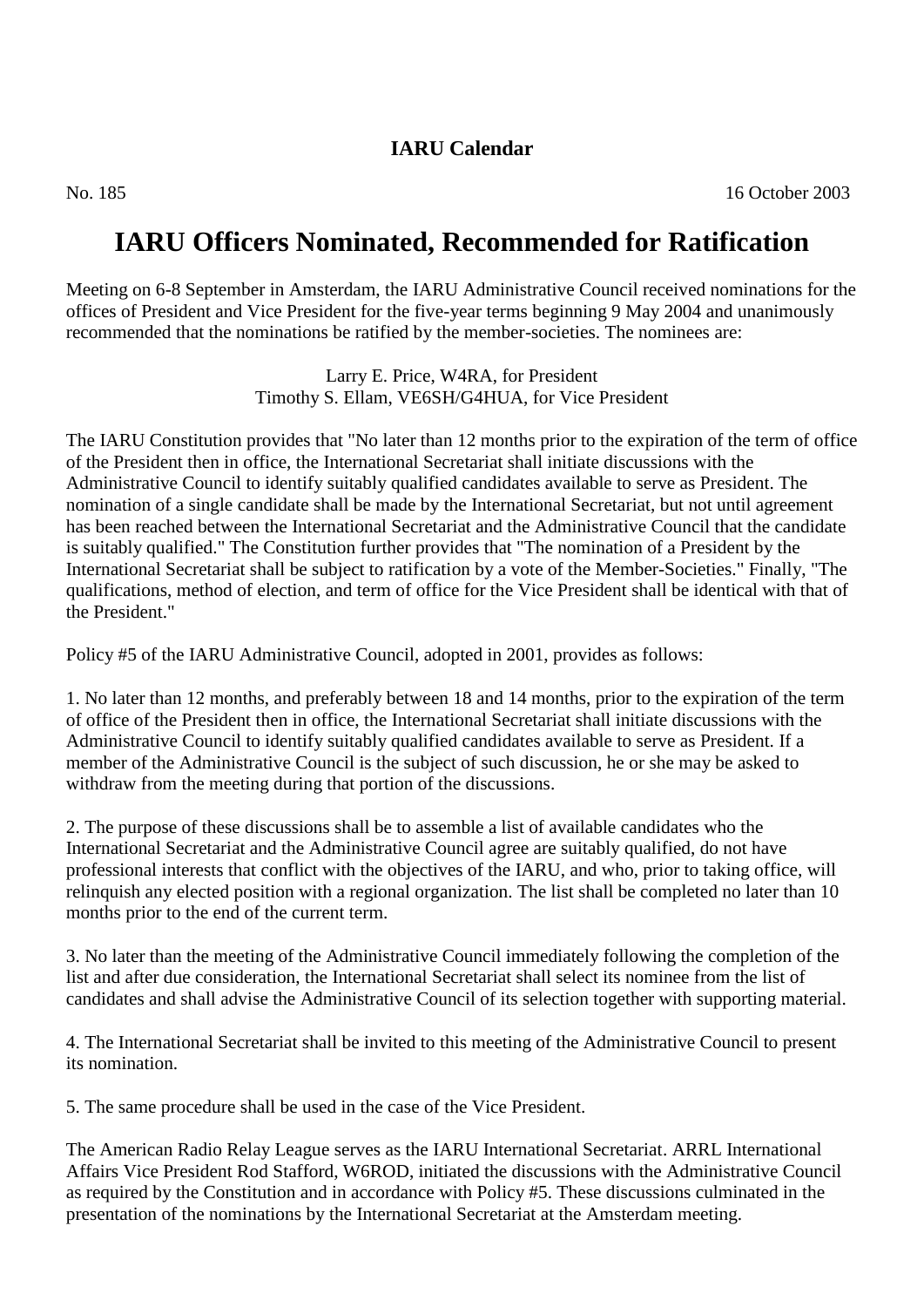The two nominees have extensive experience in the IARU and the ITU.

**Larry E. Price, W4RA,** has served as President of the IARU since 1999. He holds the degrees Bachelor of Science in Electrical Engineering (electronics major), Master of Business Administration (management major), and Doctor of Philosophy (Ph. D.) (finance major). Professionally, he retired as Professor and Department Head, Georgia Southern University, in 1991 and is now Emeritus Professor of Finance and Economics. Mr. Price was IARU Vice President in 1983-1984 and served as Secretary in 1989-1999. He has attended 17 IARU regional conferences, six each in Regions 1 and 2 and five in Region 3, and has represented the IARU at every ITU World Radiocommunication and Telecommunication Development Conference held since 1992 as well as at numerous other ITU meetings. He is a Senior Member of the Institute of Electrical and Electronics Engineers, Inc. (IEEE). He was first licensed at age 16 in 1951 and held elected offices in the ARRL continuously for more than 25 years, including service as President from 1984 to 1992, until stepping down as ARRL International Affairs Vice President in January 2000. He resides in Statesboro, Georgia.

**Timothy S. Ellam, VE6SH/G4HUA,** is a Barrister and Solicitor with the law firm of McCarthy Tetrault LLP and is a partner in the firm's Calgary, Alberta and London, UK offices. Born in England, Tim emigrated to Canada in 1972 and holds both Canadian and British/EU citizenship. He earned the degrees Bachelor of Arts, Political Science and Economics from the University of Calgary and LLB, Faculty of Law from the University of Alberta, Edmonton, and is a member of the Law Societies of Alberta and England & Wales as well as of the International Bar Association. He has served as an IARU Expert Consultant since 2000, represented the IARU at the 2002 meeting of the ITU Special Committee on Regulatory and Procedural Matters and the 2002 ITU Plenipotentiary Conference, and appeared as a speaker and panelist at the ITU Americas Telecom 2000 in Rio de Janeiro and ITU Africa Telecom 2001 in Johannesburg. First licensed in 1977 at the age of 16, he has held executive positions in the Radio Amateurs of Canada and one of its predecessor organizations, the Canadian Radio Relay League, starting in 1990. Tim was a delegate to the 1998 IARU Region 2 Conference and was elected to the Region 2 Executive Committee in 2001. If his nomination as IARU Vice President is confirmed, he will step down from his position on the IARU Region 2 Executive Committee.

The incumbent Vice President, David Wardlaw, VK3ADW, announced last year that he would not be available for renomination. Dr. Wardlaw has served as IARU Vice President since 1999 and has been involved in the IARU since the founding of IARU Region 3 in 1968.

The following proposals are offered for the consideration of the member-societies:

#### **Proposal No. 238**

The International Secretariat, following consultation with the Administrative Council and with the unanimous recommendation of the Council, nominates Larry E. Price, W4RA, for a five-year term of office as President, IARU, commencing on 9 May 2004. This nomination is offered to the membersocieties for ratification, in accordance with Article III, paragraph 3(e), of the IARU Constitution.

#### **Proposal No. 239**

The International Secretariat, following consultation with the Administrative Council and with the unanimous recommendation of the Council, nominates Timothy S. Ellam, VE6SH/G4HUA, for a fiveyear term of office as Vice President, IARU, commencing on 9 May 2004. This nomination is offered to the member-societies for ratification, in accordance with Article III, paragraphs 3(e) and 5, of the IARU Constitution.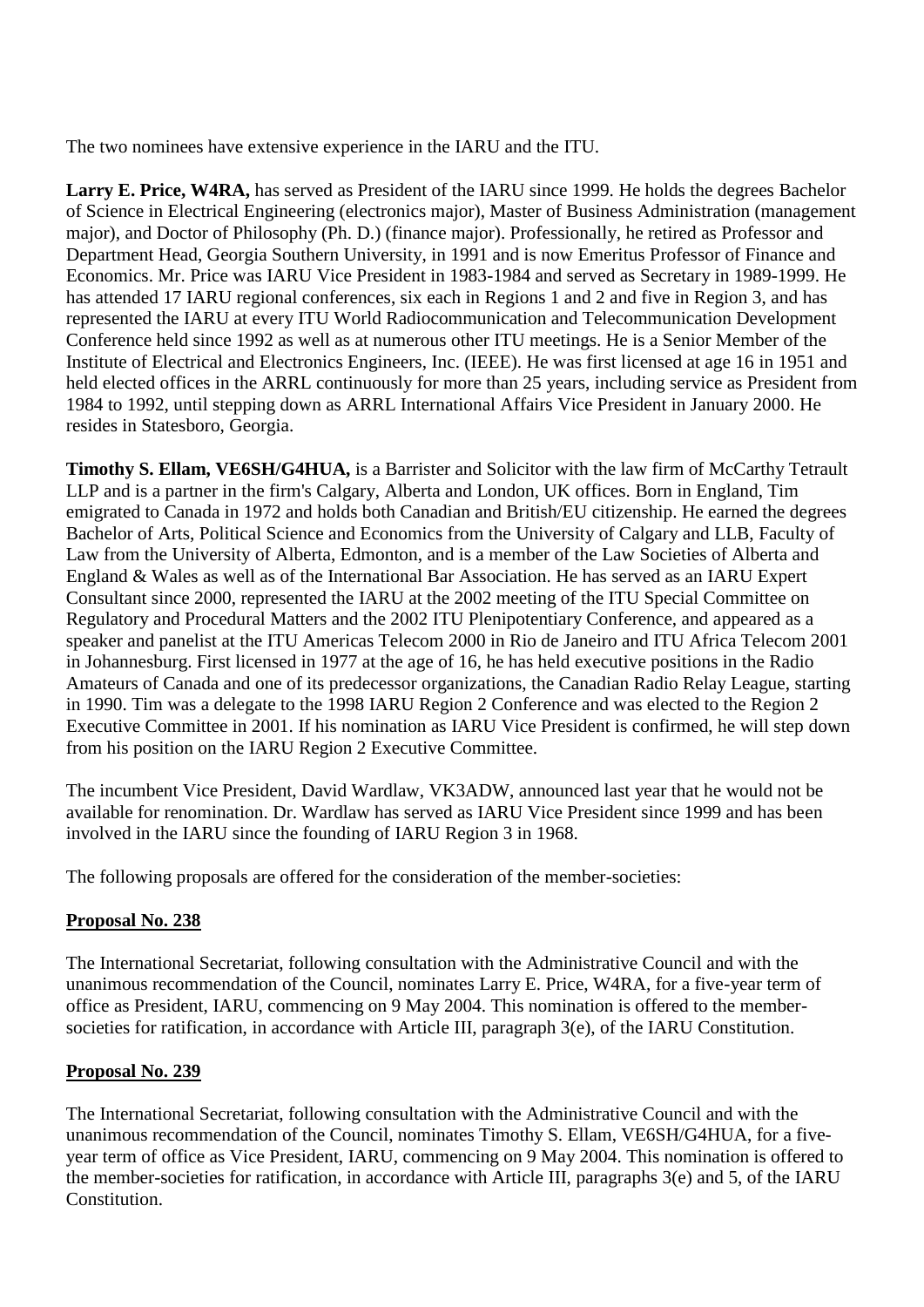Vote sheets and a return envelope are enclosed. The closing date for receipt by the International Secretariat of ballots on this proposal is five months from the date of issuance of this *Calendar*, or **16 March 2004**.

## **IARU Council Addresses Strategic Issues**

As noted above, the Administrative Council of the IARU held its annual meeting on 6-8 September 2003 in Amsterdam. The meeting was to be held in Taipei in conjunction with the IARU Region 3 Conference but was moved to Amsterdam when the Region 3 Conference had to be postponed to next year as a result of travel restrictions arising from concerns about SARS. The Council took the following actions:

1. Four hours of the meeting were devoted to a strategic planning session with a planning horizon of the year 2010. Several key issues that are likely to influence the future of the IARU were identified. A report is to be drafted and circulated for further consideration by the Council early in 2004.

2. The results of the 2003 World Radiocommunication Conference concerning the amateur and amateursatellite services were reviewed in detail. The Council congratulated and thanked all individuals and organizations who contributed to the satisfactory outcome. IARU member-societies were urged to bring to the attention of their administrations the desirability of adopting specific changes in their domestic regulations for the amateur and amateur-satellite services, so that they will be consistent with the revised Article 25 of the international Radio Regulations.

3. The Council revised an existing Resolution concerning the Morse code in the light of the WRC-03 decision to leave to each administration the question of whether or not to require a demonstration of Morse skill to operate below 30 MHz. Under the revised Resolution, IARU policy is to support the removal of Morse code testing requirements.

4. A working document describing the spectrum requirements for radio spectrum allocations to the amateur and amateur-satellite services was reviewed and updated, particularly to reflect the results of WRC-03. One result of WRC-03 was the adoption of a recommended agenda for the next WRC presently scheduled for 2007. The agenda includes two items of interest to the amateur service: a review of allocations between 4 and 10 MHz and a possible secondary low-frequency amateur allocation at 136 kHz. While considerable progress was made at WRC-03 toward fulfilling amateur service spectrum requirements at 7 MHz, the requirements were not fully satisfied and there may be an opportunity to revisit the issue at WRC-07.

5. The ITU meetings at which IARU representation will be required for the coming year were identified, and plans for representation were reviewed. The IARU will participate in meetings within Study Group 1 of the ITU Radiocommunication Sector concerning the interference potential of high data rate telecommunication systems using power lines (variously referred to as PLC, PLT, and BPL).

6. The budget for 2004-2006 was presented by the International Secretariat (ARRL). The budget includes provision for financial contributions from the three regional organizations to defray a portion of the expenses, in accordance with previously adopted policy. The Council thanked the International Secretariat for its continuing financial support of the IARU.

7. Council reaffirmed the importance of World Amateur Radio Day, celebrated each year on 18 April, as an opportunity to present a positive image of Amateur Radio to the general public. World Amateur Radio Day marks the anniversary of the founding of the IARU in 1925.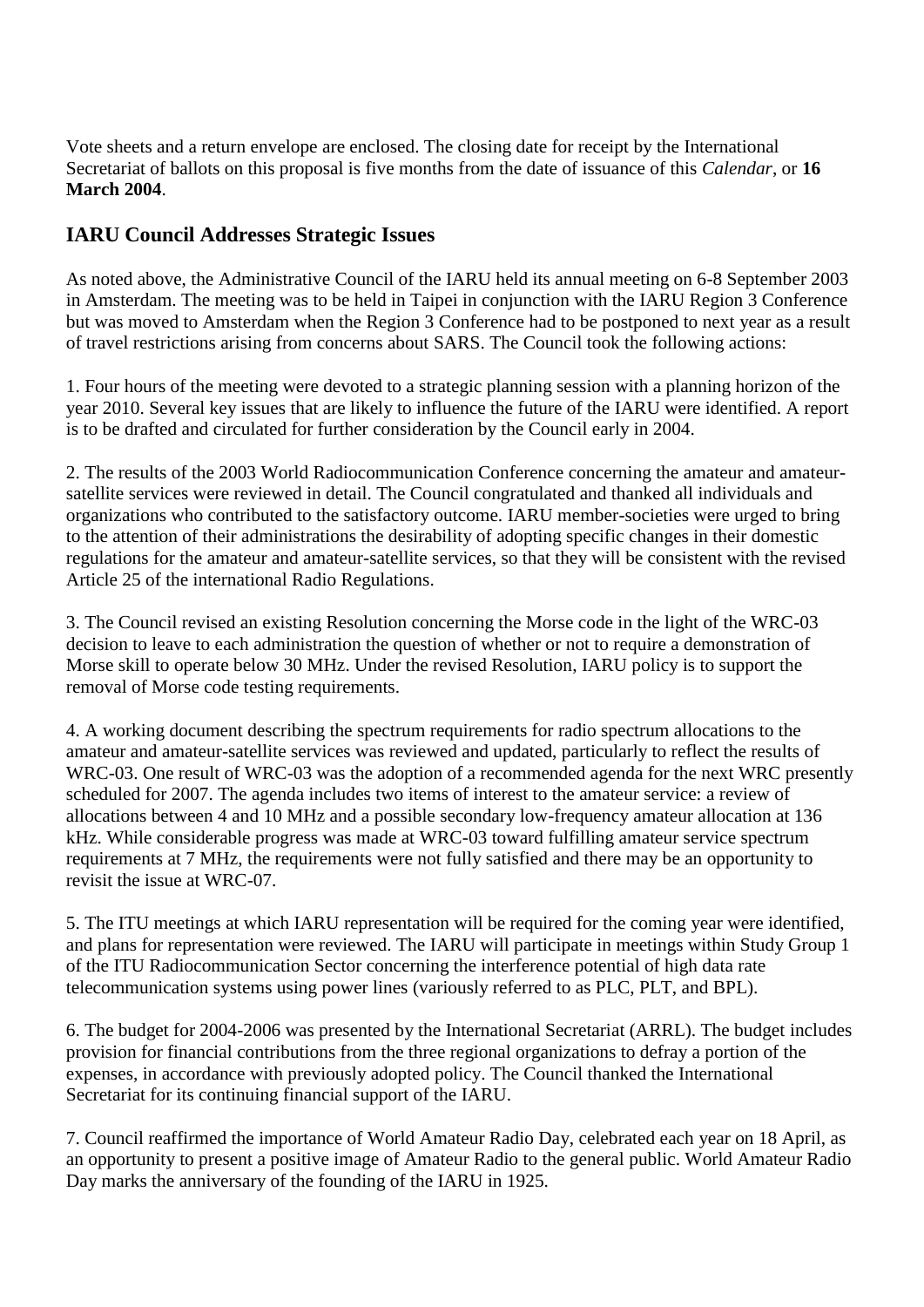8. Preparations for the IARU exhibit at the upcoming ITU TELECOM World 2003 (Geneva) were reviewed. TELECOM World 2003 is the world's largest telecommunications exhibition and is visited by many telecommunications administrators and other important officials.

9. Reports of volunteer IARU international coordinators and advisers were received. At the request of the IARU Satellite Adviser, policies concerning frequency coordination of satellites operating in the amateursatellite service bands were clarified. In response to the increased emphasis placed on emergency and disaster relief communications in Article 25 of the international Radio Regulations, the new volunteer position of IARU Disaster Communications Adviser was created.

10. The International Secretariat presented nominations of candidates for President and Vice President for the 2004-2009 term, and the nominations were unanimously endorsed by the Council. Larry E. Price, W4RA, was nominated for a second term as President. Timothy S. Ellam, VE6SH/G4HUA, was nominated as Vice President. The nominations will be submitted to the IARU member-societies for ratification.

11. Retiring Vice President David A. Wardlaw, VK3ADW, was recognized for his long and devoted service to the IARU.

12. The Council requested that the ARRL, as the contest organizer, have its Contest Advisory Committee consider the merits of proposals for changes in the rules of the IARU HF World Championship.

13. The next scheduled meeting of the Council will be held in Trinidad & Tobago on 2-4 October 2004, following the Conference of IARU Region 2.

Attending the Amsterdam meeting were IARU President Larry Price, W4RA; Vice President David Wardlaw, VK3ADW; Secretary David Sumner, K1ZZ; regional representatives Ole Garpestad, LA2RR, Don Beattie, G3BJ, Hans Blondeel Timmerman, PB2T, Pedro Seidemann, YV5BPG, Rod Stafford, W6ROD, Tim Ellam, VE6SH, Fred Johnson, ZL2AMJ, K. C. Selvadurai, 9V1UV, and Yoshiji Sekido, JJ1OEY; and recording secretary Paul Rinaldo, W4RI.

The Summary Record of the meeting is in preparation and will be released shortly via the IARU Web site.

## **Good Progress Achieved for Amateur Radio at WRC-03**

Years of preparation by the IARU proved to be worthwhile at the ITU World Radiocommunication Conference held in Geneva from 9 June until 4 July 2003. The conference agreed to move the 7100-7200 kHz broadcasting allocation in Regions 1 and 3 to 7350-7450 kHz, effective 29 March 2009, and to allocate the band to the amateur service. This doubles the size of the worldwide 40-meter amateur band without reducing the 300-kHz allocation in Region 2. A footnote will permit fixed and mobile operation in some non-European countries in Regions 1 and 3, but this should not pose a serious problem for amateurs. The undesirable situation at 7200-7300 kHz continues, with amateurs in Region 2 subject to interference from broadcasting intended for use in Regions 1 and 3. However, the 50% reduction in the overlap between the amateur and broadcasting allocations represents a significant improvement. It remains to be seen whether a further improvement can be gained at WRC-07; the IARU will be evaluating the possibilities over the next several months.

Another important spectrum-related matter acted upon at WRC-03 was the addition of a secondary allocation to the earth exploration-satellite service (active) at 432-438 MHz in order to meet the need for spaceborne earth-penetrating Synthetic Aperture Radars. Because this is in the amateur 70-cm band, the IARU was greatly concerned about how the allocation might be implemented. Because the allocation was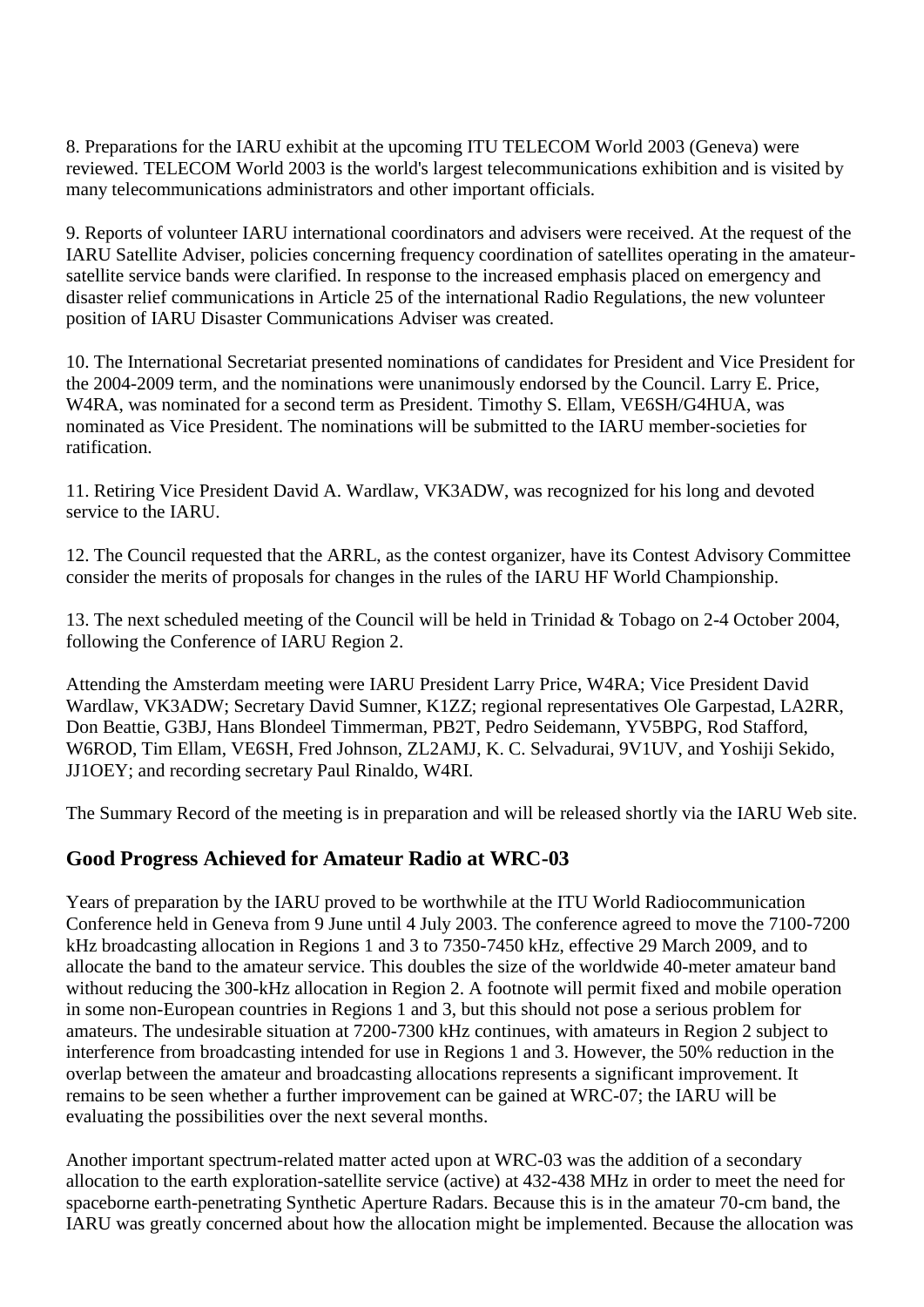made on a secondary basis, the amateur service is afforded protection where it is primary (in Region 1 and several countries in Region 2). In addition, SARs are obliged to observe the constraints that are detailed in Recommendation ITU-R SA.1260-1. Protection for both the amateur and the amateur-satellite service is provided by these constraints and should result in most of the world's amateurs rarely, if ever, experiencing interference from a spaceborne SAR.

WRC-03 reviewed Article 25 of the international Radio Regulations. This Article contains the regulations that are specific to the amateur and amateur-satellite services. The newly revised Article 25 that took effect on 5 July 2003 provides greater recognition of the role of the amateur service in providing communications in emergencies and for disaster relief. It leaves to each administration the decision of whether or not to require that an applicant for an amateur license demonstrate the ability to send and receive Morse code. A non-mandatory reference to Recommendation ITU-R M.1544 calls the attention of administrations to the useful guidance that the Recommendation provides with respect to amateur license qualifications. The revised Article 25 also clarifies the permissible content of international amateur communication and makes it easier for an administration to permit communication on behalf of third parties, should it wish to do so. Another clarification explicitly authorizes administrations, at their option, to permit a visiting amateur to operate his or her station without issuing a license, as would otherwise be required by Article 18 of the Radio Regulations. Other improvements in the wording of Article 25 were also achieved.

WRC-03 also adopted changes to Article 19 that provide additional flexibility to administrations in the construction of call signs for amateur stations.

Two items that are on the agenda for WRC-07 (tentatively scheduled for the first half of 2007), subject to approval by the ITU Council, are of particular interest to the IARU. The first is a review of the allocations to all services in the HF bands between 4 and 10 MHz (except for 7000-7200 kHz and the aeronautical and maritime service bands that are subject to planning). The main impetus for this review is a desire on the part of some administrations to find additional spectrum for HF broadcasting. The second agenda item is "to consider a secondary allocation to the amateur service in the frequency band 135.7-137.8 kHz." The latter item resulted from an initiative by Canada, through CITEL, for such an allocation to be considered at WRC-03. Several administrations objected on the grounds that ITU studies had not been done.

Additional details on WRC-03 are available at the IARU Web site, [www.iaru.org.](http://www.iaru.org/)

# **IARU Grows by Five Member-Societies**

The International Amateur Radio Union has experienced a spurt in growth, with three new membersocieties added in Region 1 and two in Region 3.

On 9 December 2002, Association des Radio Amateurs du Cameroun and Assoçiãcao dos Radioamadores de Macau became members of the IARU when voting was completed on proposals transmitted in *Calendar* No. 183. Less than four months later, on 4 April 2003, the National Association Radioamateurs of Georgia, the Federation of Radiosport of the Republic of Armenia, and the Vietnam Amateur Radio Club were admitted when voting was completed on proposals contained in *Calendar* No. 184.

# **Voting on Proposals in** *Calendar* **No. 183**

On Proposal 233 (Cameroun) contained in *Calendar* No. 183 there were 72 affirmative votes received by the deadline from the member-societies listed below:

#### **Region 1**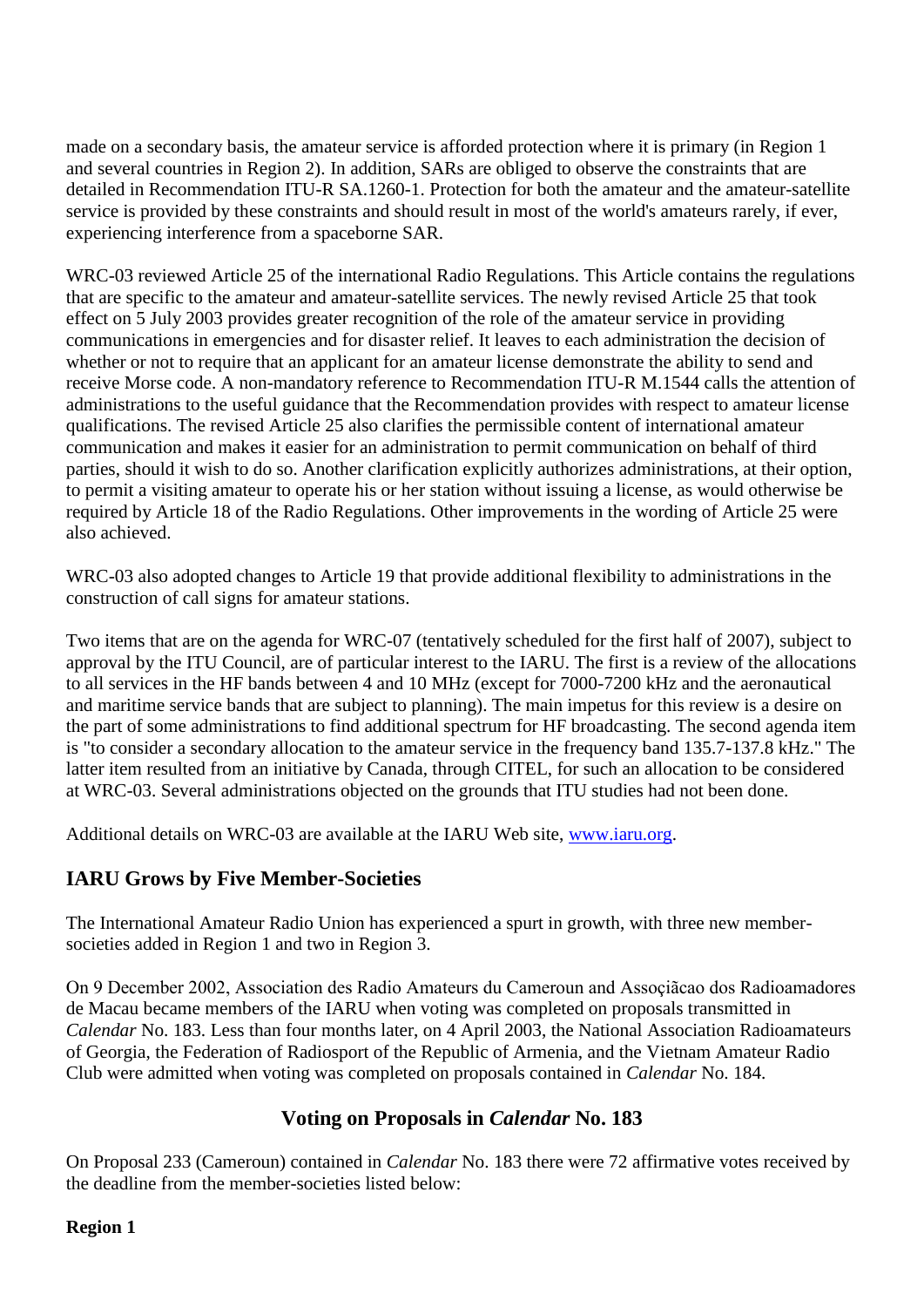AARA (Albania), ARA (Algeria), URA (Andorra), OeVSV (Austria), BFRR (Belarus), BFRA (Bulgaria), ARAI (Cote d'Ivoire), HRS (Croatia), CARS (Cyprus), CRC (Czech Republic), ERAU (Estonia), EARS (Ethiopia), FRA (Faroe Islands), AGRA (Gabon), DARC (Germany), MRASZ (Hungary), IARC (Israel), ARI (Italy), ARSK (Kenya), KARS (Kuwait), AFVL (Liechtenstein), RL (Luxembourg), RSM (FYR of Macedonia), MARS (Mauritius), ARM (Monaco), VERON (Netherlands), NARS (Nigeria), NRRL (Norway), ROARS (Oman), PZK (Poland), QARS (Qatar), FRR (Romania), SRR (Russia), ARRSM (San Marino), SARA (Slovakia), URE (Spain), SSA (Sweden), USKA (Switzerland), TIR (Syria), UARL (Ukraine), and RSGB (United Kingdom)

## **Region 2**

RCA (Argentina), LABRE (Brazil), RAC (Canada), FRC (Cuba), CRAS (El Salvador), FMRE (Mexico), MARS (Montserrat), LPRA (Panama), RCP (Paraguay), RCP (Peru), TACARS (Turks and Caicos Islands), ARRL (USA), RCU (Uruguay), and RCV (Venezuela)

## **Region 3**

WIA (Australia), BARL (Bangladesh), CRSA (China), CTARL (Chinese Taipei), FARA (Fiji), HARTS (Hong Kong), ARSI (India), ORARI (Indonesia), JARL (Japan), KARL (Rep. of Korea), NZART (New Zealand), PARS (Pakistan), PARA (Philippines), SARTS (Singapore), SIRS (Solomon Islands), RAST (Thailand), and ARCOT (Tonga)

In addition, a blank vote sheet was received from CRAG (Guatemala) and late "aye" votes were received from IRTS (Ireland), LRAL (Latvia), RSS (Swaziland), and TTARS (Trinidad & Tobago).

Voting on Proposal 234 (Macau) was identical except that ARM (Monaco) and Ireland (IRTS) did not vote, AARA (Albania) and FARA (Fiji) voted nay, and Argentina abstained. Thus, there were 68 affirmative votes.

## **Voting on Proposals in** *Calendar* **No. 184**

On Proposals 235, 236, and 237 contained in *Calendar* No. 184 there were 76 affirmative votes received on each from the member-societies listed below:

## **Region 1**

AARA (Albania), ARA (Algeria), URA (Andorra), OeVSV (Austria), UBA (Belgium), ARABiH (Bosnia & Herzegovina), BFRA (Bulgaria), HRS (Croatia), CRC (Czech Republic), EDR (Denmark), ERAU (Estonia), FRA (Faroe Islands), SRAL (Finland), RSM (FYR of Macedonia), DARC (Germany), GARS (Gibraltar), MRASZ (Hungary), IARC (Israel), ARI (Italy), ARSK (Kenya), LRAL (Latvia), RAL (Lebanon), AFVL (Liechtenstein), LRMD (Lithuania), RL (Luxembourg), MARS (Mauritius), MRSF (Mongolia), VERON (Netherlands), NARS (Nigeria), ROARS (Oman), REP (Portugal), QARS (Qatar), FRR (Romania), SRR (Russia), ARRSM (San Marino), SARA (Slovakia), URE (Spain), SSA (Sweden), USKA (Switzerland), TIR (Syria), TARL (Tajikistan), TRAC (Turkey), RSGB (United Kingdom), SRJ (Yugoslavia), and RSZ (Zambia)

## **Region 2**

RCA (Argentina), RSB (Bermuda), LABRE (Brazil), RAC (Canada), CARS (Cayman Islands), LCRA (Colombia), DARC (Dominica), RCD (Dominican Republic), CRAS (El Salvador), RCH (Honduras),